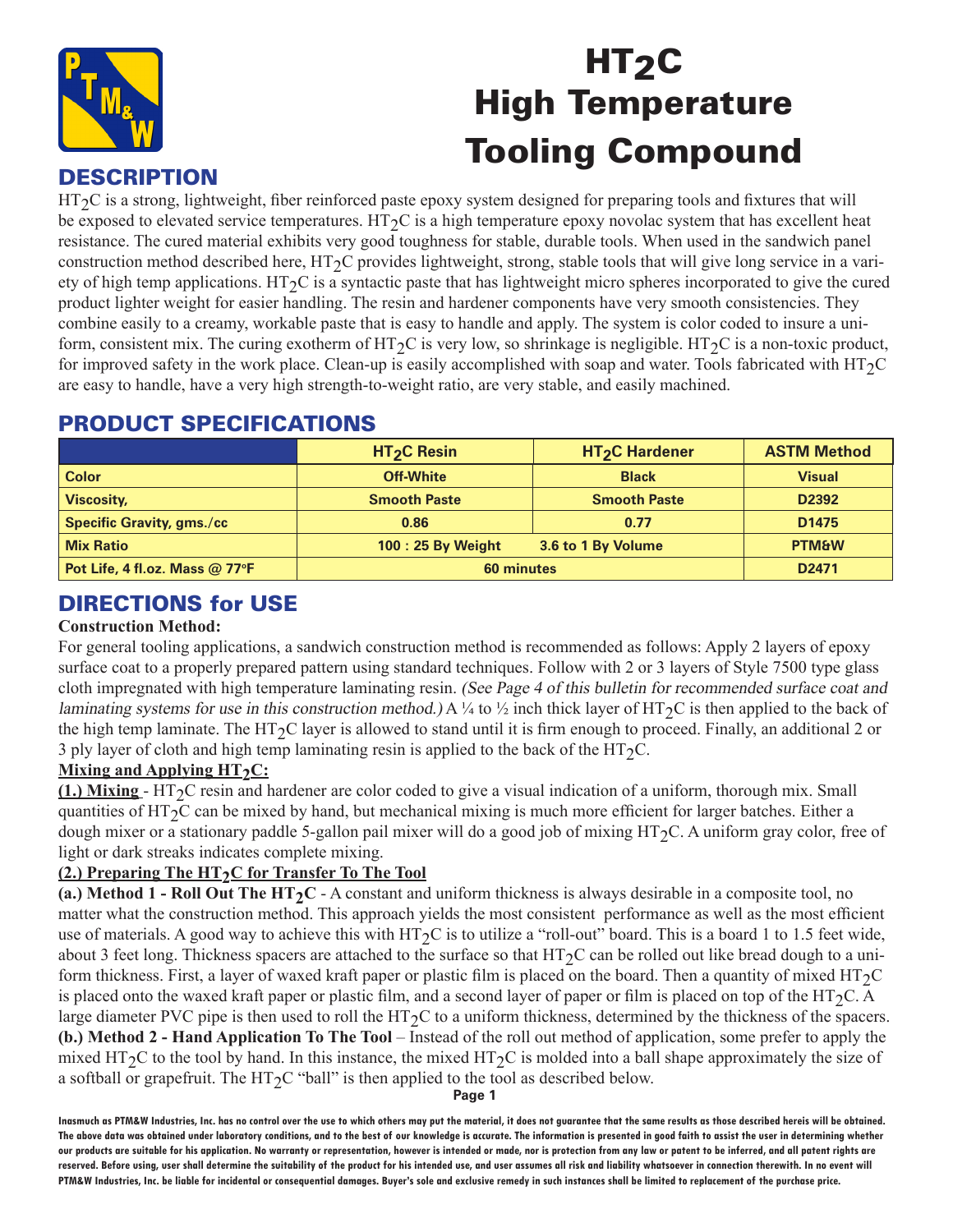# HT2C High Temperature Tooling Compound, Page 2

**(3.) Transfer to the Tool – (A.)** If using the roll out method with HT<sub>2</sub>C, cut the rolled out material into manageable pieces of approximately 1 square foot. Then transfer the HT<sub>2</sub>C to the tool and lay it onto the wet top layer of the laminating resin. The mixed  $HT_2C$  has good cohesive properties, and is not crumbly, so the transfer is easy to do. In placing the pieces of  $HT_2C$ , be sure to butt the adjoining edges together properly so that there are no voids in the tool, which would cause weak spots. Also, press the HT $_2C$  firmly into the wet resin layer, so that there are no voids just behind the tool surface. A "tie coat" is sometimes used between the laminate and  $HT_2C$  layer to provide uniform contact with the laminate and minimize trapped air between the layers. A quantity of mixed  $HT<sub>2</sub>C$  is diluted with mixed high temperature laminating resin and hardener to yield a thick, paintable consistency, and brushed onto the laminate before the HT $_{2}$ C pieces are applied. This "tie coat" provides a good bond, and fills any small gaps between the layers, for better cured performance. **(B.)** If you prefer to apply the HT<sub>2</sub>C to the tool surface by hand, place the HT<sub>2</sub>C "ball" onto the wet top layer of the laminating resin. At this point, begin pressing the HT $_{2}$ C to flatten the ball and spread the material over the surface to a uniform thickness. The very nature of this action will press the  $HT<sub>2</sub>C$  into the surface, providing good contact with the surface and minimizing trapped air between the layers. Continue to add additional "balls" to the surface to cover the area and complete the application. Again, be sure to butt the adjoining edges together properly so that there are no voids in the tool, which would cause weak spots. As with the roll out method, a tie coat, as described above, can be used when applying  $HT_2C$  by hand.

#### These Pictures Illustrate Both Methods of Preparing The HT<sub>2</sub>C for Application To The Tool: **The Roll Out Method:**



**(4.) The Backing Laminate** - When completing the tool, the HT $_2$ C must be allowed to firm up somewhat before the backing laminate is applied. Thirty to forty minutes is usually sufficient, but the actual time required will depend upon the ambient temperature in the shop. After the HT<sub>2</sub>C is firm enough, the top layers of epoxy and fiberglass are applied, and the tool is ready for curing. A "tie coat" is not needed with the backing laminate, as the laminating resin will naturally soak into the HT<sub>2</sub>C a little, bonding well.

**(5.) Curing The Tool** - HT<sub>2</sub>C will gel at room temperature, but requires an oven post cure before service. Always allow the HT<sub>2</sub>C tools to gel completely at room temperature before post curing - 18 to 24 hours is usually sufficient. After the room temp. cure,  $HT_2C$  tools can be post cured either supported on the pattern, or free standing. Whenever possible, a supported post cure is always recommended for that extra margin of insurance against distortion. In either case, post cure the tool as follows:

- a. Place the tool in a cold oven and slowly raise the temperature to  $150\textdegree F$ , and hold for 3 to 4 hours.\*\*
- b. Then, slowly raise the temperature to 250°F, and hold for 3 to 4 hours.
- c. Then, raise the temperature to 350°F, and hold for 4 hours.

d. Allow the oven to cool to room temperature. Then the tool can be removed, cleaned up and put into service.

 \*\* It should be noted that the post cure temperature stages refer to the temperature of the tool. Thermocouples are typically used to insure that the tool has reached the required temperature at each stage, before the specified time at temperature is begun.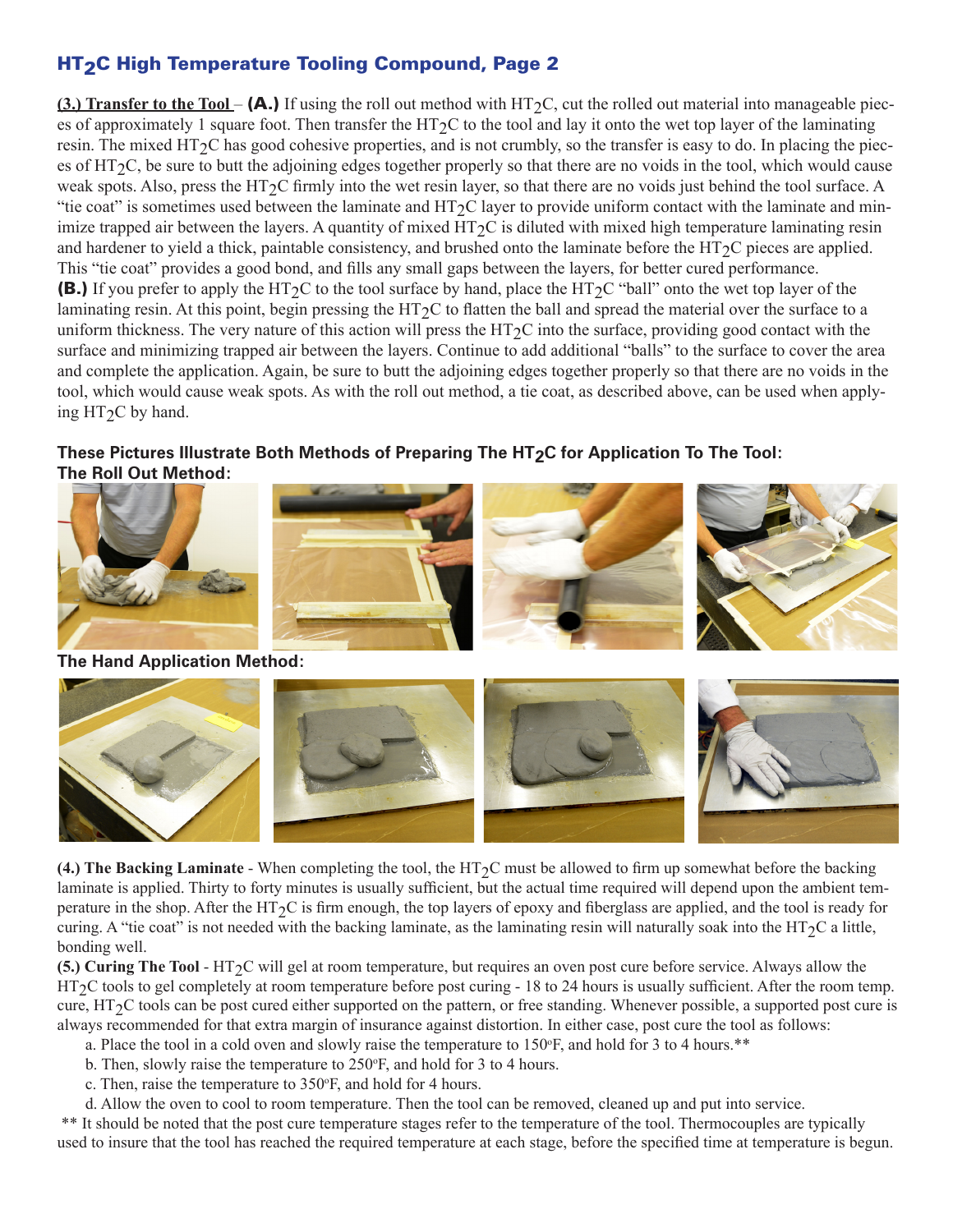### TYPICAL MECHANICAL PROPERTIES

|                                                                                  | HT <sub>2</sub> C Part A / Part B              | <b>ASTM Method</b> |
|----------------------------------------------------------------------------------|------------------------------------------------|--------------------|
| <b>Mix Ratio,</b><br><b>By Weight</b>                                            | 100: 25 By Wt. 3.6 to 1 By Volume              | <b>PTM&amp;W</b>   |
| <b>Color</b>                                                                     | <b>Gray</b>                                    | <b>Visual</b>      |
| <b>Mixed Viscosity, centipoise</b>                                               | <b>Smooth Cohesive Paste</b>                   | D2393              |
| Pot Life, 4 fl. Oz. Mass, @77 <sup>O</sup> F                                     | <b>60 minutes</b>                              |                    |
| <b>Exotherm, 1 Pound Mass</b>                                                    | D <sub>2471</sub><br>$142^{\circ}F$            |                    |
| <b>Cured Hardness, Shore D</b>                                                   | 80 Shore D                                     | D <sub>2240</sub>  |
| <b>Shrinkage, inch/inch, Mold Number, Volume</b>                                 | <b>Nil</b>                                     | D2566              |
| <b>Specific Gravity, grams, cc</b>                                               | 0.79                                           | D <sub>1475</sub>  |
| Density,<br>$Ib./cu.$ Inch                                                       | .029                                           | D792               |
| Specific Volume, cu. in. / lb.                                                   | 35.0                                           |                    |
| 25 lb. Pail Kit Coverage @ 1/2 inch Thickness                                    | <b>12.2 Square Feet</b>                        | <b>PTM&amp;W</b>   |
| Ultimate Flexural Strength, (Panel), psi                                         | 16,000 psi                                     |                    |
| Flexural Modulus, (Panel), psi                                                   | D790<br>1,073,272 psi                          |                    |
| <b>Compressive Strength, (Panel), psi</b>                                        | 8,900 psi                                      | <b>D695</b>        |
| <b>Glass Transition Temperature, Tg (Peak)</b>                                   | $315^{\circ}F$                                 | <b>D648</b>        |
| Coefficient of Thermal Expansion, Range 125 <sup>O</sup> F to 300 <sup>O</sup> F | 1.620 x 10 <sup>-5</sup> in./in./ $^{\circ}$ F | <b>D696</b>        |

# PACKAGING WEIGHTS

|                                    | <b>5-GALLON PAIL KIT</b> |
|------------------------------------|--------------------------|
| $HT2C$ RESIN                       | $20$ lb.                 |
| <b>HT<sub>2</sub>C HARDENER</b>    | <b>5 lb.</b>             |
| <b>KIT</b>                         | $25$ lb.                 |
| Pail Kit Coverage @ 1/4" Thickness | <b>24.3 Square Feet</b>  |

# SAFETY and HANDLING

**PTM&W epoxy products are made from raw materials carefully chosen to minimize or even eliminate toxic chemicals, and therefore offer the user high performance products with minimum hazard potential when properly used. Generally, the PTM&W epoxy resins and hardeners will present no handling problems if users exercise care to protect the skin and eyes, and if good ventilation is provided in the work areas. However, breathing of mist or vapors may cause allergenic respiratory reaction, especially in highly sensitive individuals. As such, avoid contact with eyes and skin, and avoid breathing vapors. Wear protective rubber apron, clothing, nitrile rubber gloves, face shield or other items as required to prevent contact with the skin. In case of skin contact, immediately wash with soap and water, followed by a rinse of the area with vinegar, and then a further wash with soap and water. The vinegar will neutralize the hardener and lessen the chances of long term effects. Use goggles, a face shield, safety glasses or other items as required to prevent contact with the eyes. If material gets into the eyes, immediately flush with water for at least 15 minutes and call a physician. Generally, keep the work area as uncluttered and clean as possible, and clean up any minor spills immediately to prevent accidental skin contact at a later time. Keep tools clean and properly stored. Dispose of trash and empty containers properly. Do not use any of these types of products until Material Safety Data Sheets have been read and understood.**

**HT2C Bulletin / InDesign / 120715-C5**